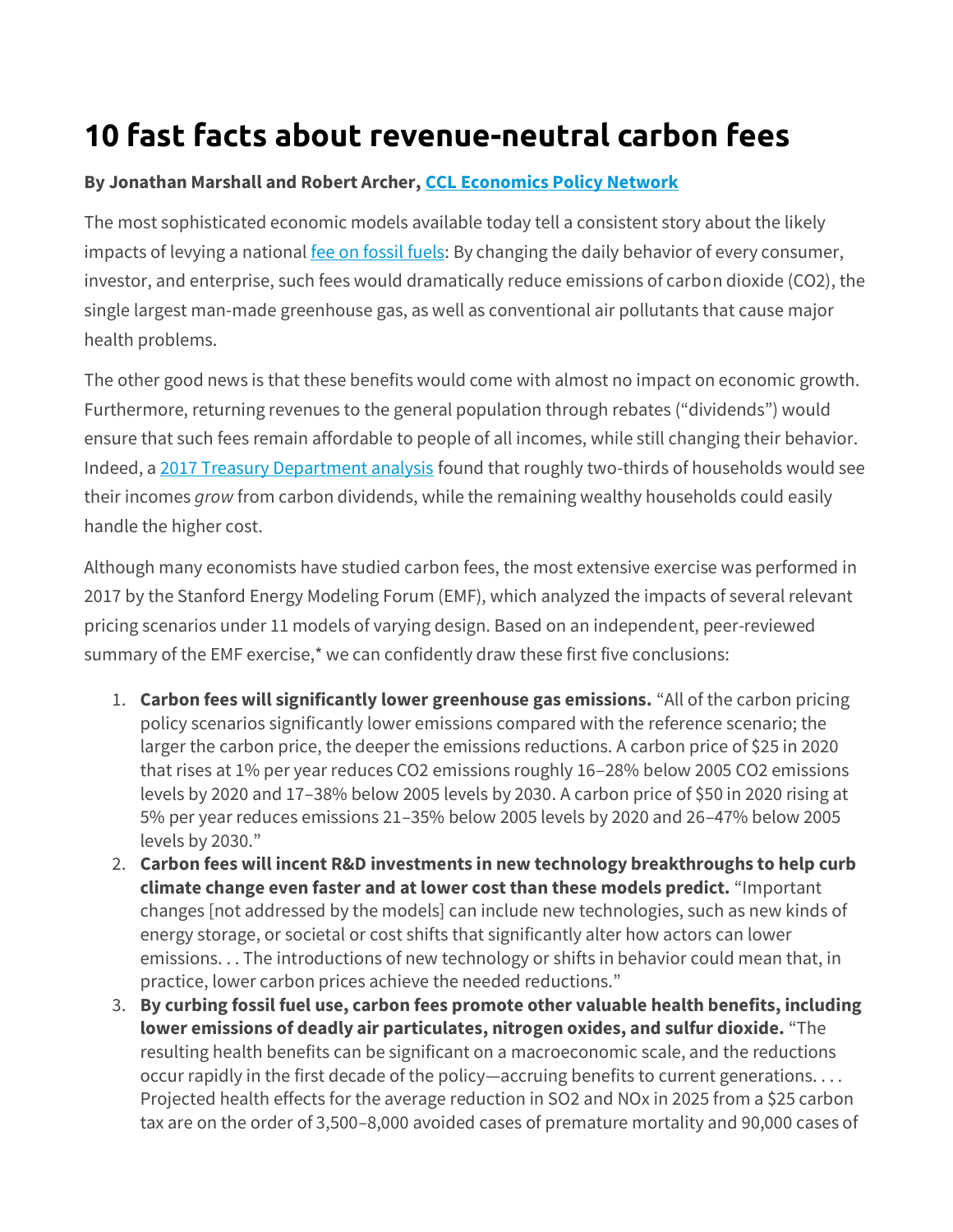exacerbated asthma. This corresponds roughly to a monetized value of \$31–71 billion in health benefits . . . These estimates . . . do not include other harder-to-quantify and monetize health benefits or economic benefits such as increased labor productivity/participation. Emissions reductions from other sectors or other pollutants would further increase health benefits."

- 4. **The economy will continue to grow just fine with a carbon fee.** "Annual GDP growth continues and the reduction in the level of GDP in future years relative to a business as usual case is projected to be below 1% even under substantial carbon tax levels. . . In the reference scenario (with no carbon tax or climate impacts), the U.S. economy reaches \$25 trillion roughly in year 2034; under the carbon tax, the economy would reach the same level in the following year." Note that, as discussed in a [recent CCL blog post,](https://citizensclimatelobby.org/recent-economic-modeling-of-revenue-neutral-carbon-tax-scenarios/) the authors of the EMF policy summary state that the GDP estimates reflect more of a worst case scenario than a likely one, and we are still comfortable with REMI estimates that show GDP rising.
- 5. **How the fee revenue is returned to households has negligible impact on economic growth, but a big impact on equity.** "The differences in GDP outcomes across recycling options vary across models and are generally small. . . Across all models, [individual or household] rebate scenarios provide more relative benefit to lower income households than higher income households. . . . Critically, emissions outcomes do not depend upon the use of the revenue to reduce existing taxes. . . This is good news, as it gives policymakers freedom to address other policy concerns (such as impacts on low-income households . . .) without sacrificing environmental benefits."

Note: The models summarized here compared four basic scenarios, starting in 2020: a tax of either \$25 or \$50 per ton of CO2, rising at either 1 percent or 5 percent per year. (Such a tax on fossil fuels would cover about 77 percent of all U.S. greenhouse gas emissions.) The scenarios were all revenue neutral, meaning the revenues were to be returned either through a household rebate, or reductions in corporate or payroll taxes. The Citizens' Climate Lobby proposes charging an initial fee of \$15, rising at \$10 per year, with all revenue rebated to individuals.

In addition to the EMF exercise, many other economists are finding carbon fees to be positive and politically viable, too.

6. **Carbon fees support cost-saving innovation**. Dr. Joseph Kennedy, former chief economist for the U.S. Department of Commerce, declared in a [2018 paper](https://itif.org/publications/2018/06/25/how-induced-innovation-lowers-cost-carbon-tax), "Raising the cost of carbonintensive activity will give firms stronger incentives to develop more carbon-efficient technologies. Because they will be cheaper than existing technologies, these carbon-efficient technologies should ultimately be more widely adopted, thereby reducing the cost of achieving a given amount of emission reductions. Over the last two decades, a growing body of research has focused on the nature and size of this 'induced innovation.' This research shows that a carbon tax would lead to more investment in clean technology innovation beyond what would otherwise occur. And this induced innovation would lower the cost of achieving a given level of emission reductions."